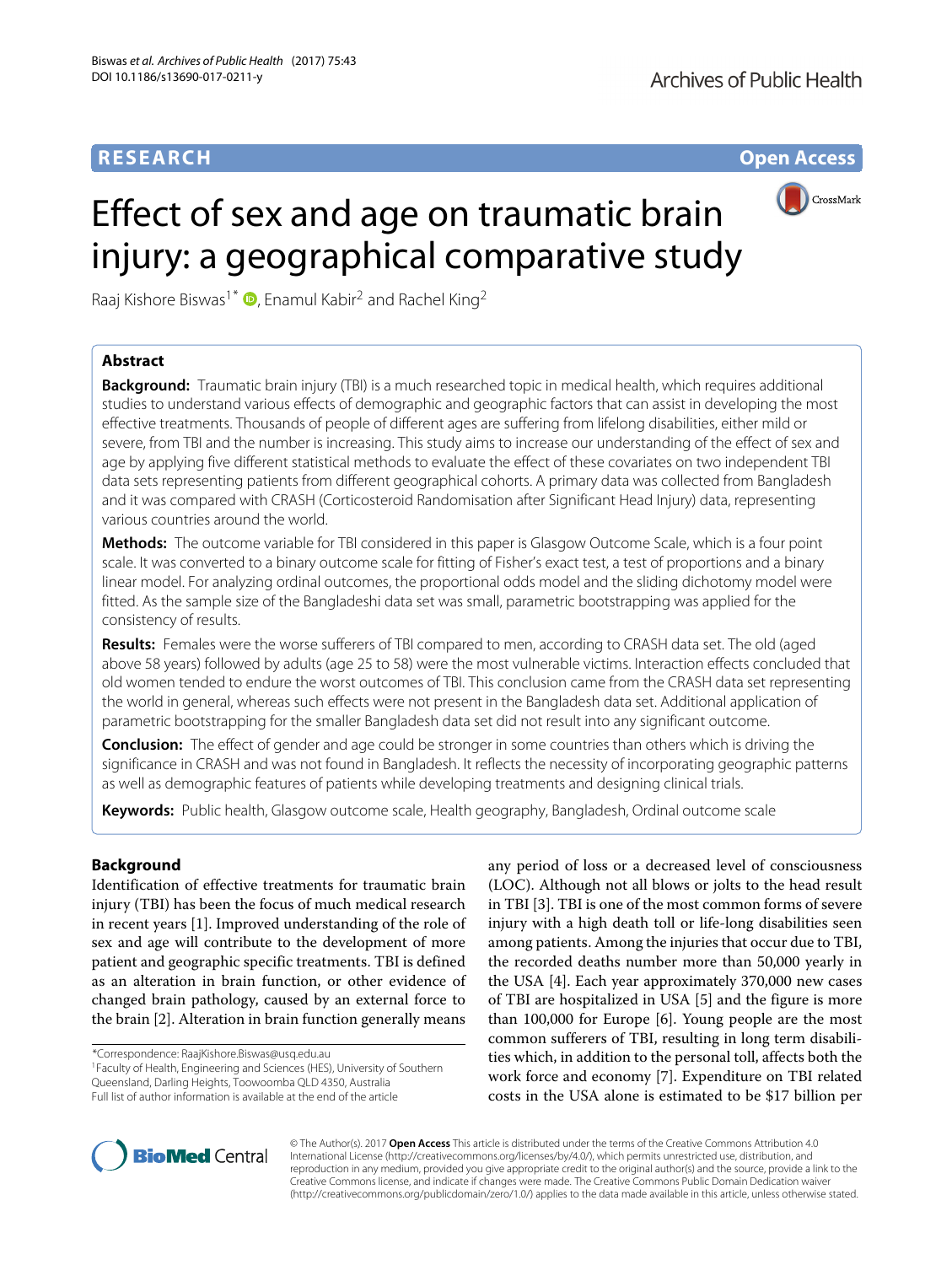year [\[8\]](#page-9-7). Severe and moderate forms of TBI, accidental or self-inflicted, are a major health and socioeconomic problem throughout the world [\[9\]](#page-9-8). Sex has been shown to be a key differentiating factor in many areas of medical research, and is often found to significantly interact with other predictor variables [\[10\]](#page-9-9). In the case of TBI patients it has been shown that the fatality rates are significantly higher for females than for males. Kraus et al. (2000) concluded that the mortality rate of women compared to men suffering from TBI was 1.28 times higher on average [\[11\]](#page-9-10). Moreover it was also found that even when death was not considered, women were 1.57 times more likely to suffer from post-traumatic symptoms than men. Klauber et al. (1981) also showed that fatality was higher for women compared to men in different age groups [\[12\]](#page-9-11). Even after one year of injury, severity of symptoms were more evident in women [\[13\]](#page-9-12). Several studies have also shown that women are prone to suffer more from TBI within one to three months of the traumatic incident [\[14](#page-9-13)[–16\]](#page-9-14). On the other hand, the frequency of accidents leading to brain injury are more common in men than in women [\[17\]](#page-9-15). Males are more likely to be in recurrent accidents [\[11\]](#page-9-10); for example, motor cycle accidents are one of the most frequent causes of TBI in men [\[18\]](#page-9-16). Another common contributing factor leading to TBI incidents is the consumption of alcohol, which is more regularly consumed by men in general [\[19\]](#page-9-17). In summary, Farace et al. (2000) showed that in 17 out of 20 studies, which analyzed the effect of sex on TBI outcomes women suffered worse overall from TBI events [\[20\]](#page-9-18).

It is generally accepted that the effect of diseases and injuries gradually worsens as age increases. TBI has shown to conform to this trend and different age groups are considered an important covariate in TBI studies [\[21\]](#page-9-19). Children have shown better recovery rates than older patients due to their greater degree of neuroplasticity [\[22\]](#page-9-20). Susman et al. (2002) found that mortality after a TBI event was approximately 24% in the elderly population while only 12.8% in other age groups [\[23\]](#page-9-21). Falls are the most common causes of brain injury in older patients and assaults or accidents in younger cohorts [\[24\]](#page-9-22). Even when older patients suffer comparatively minor head injuries and their overall injuries are seemingly less severe than non-elderly patients, they still have slower recovery rates and tend to experience more distress. Gómez et al. (2000) showed that the chance of an adverse outcome was 10 times higher for patients over 35 years of age compared to those aged between 15 to 25 years [\[21\]](#page-9-19). The large effect that age can play in long term outcomes for patients was shown in a study by Heiskanen et al. (1970), who found that less than 30% of patients aged 50 years or more went back to their former work, while more than 70% of patients under 20 years were able to

go back to a normal life after their treatment [\[25\]](#page-9-23). Additionally, elderly patients had lower recovery rates than the young, while the young were more frequent sufferers of TBI [\[26\]](#page-9-24).

Among older patient groups there is often a greater chance of co-morbidity occurring along with the primary disease or injury [\[27\]](#page-9-25), as shown in studies of cardiovascular diseases [\[28\]](#page-9-26), depression [\[29\]](#page-9-27) and Alzheimer [\[30\]](#page-9-28). A positive association between depression and age following a TBI has been identified [\[31\]](#page-9-29), indicating that older patients are more likely to suffer episodes of depression after head injury than younger patients. Guralnik and Jack (1996) identified a significant interaction effect between sex and age, with older women more likely to have higher prevalence of co-morbidity in contrast to older men [\[27\]](#page-9-25). Interestingly, sex difference had no impact on outcome scales if TBI was sustained by children, however for middle aged women TBI outcomes were significantly worse than for middle aged men. More elderly people suffered from TBI than middle aged people, however the difference between outcomes for elderly men and women (aged above 45) was less pronounced [\[19\]](#page-9-17).

The aim of this paper is to investigate both the independent and interaction effects of age and sex on the TBI outcome scale, commonly known as the Glasgow Outcome Scale (GOS), (described in the following section). This study aims to increase our understanding of the effect of sex and age by applying five different statistical methods to evaluate the effect of these covariates on two independent TBI data sets representing patients from different geographical cohorts and find out the most vulnerable age-sex group for TBI.

# **Method**

## **Data description**

The first of the two data sets used in this study was the CRASH (Corticosteroid Randomisation after Significant Head Injury) data set which is comprised of data collected from TBI patients in a range of countries worldwide. The second data set, measuring the same variables as CRASH, was collected from TBI patients in Bangladesh, which was not one of the countries included in CRASH. These two data sets represent very different populations, with different levels of variation among a range of demographic and socio-economic variables not measured or included as covariates in this study. Of interest, was whether the different data sets suggested differences in the effects of age and sex on TBI for these different populations.

The CRASH data set was the result of a randomized controlled trial (ISRCTN74459797) [\[32\]](#page-9-30). This large trial was one of the most recent randomized trials monitoring the effect of corticosteroids on head injury and provided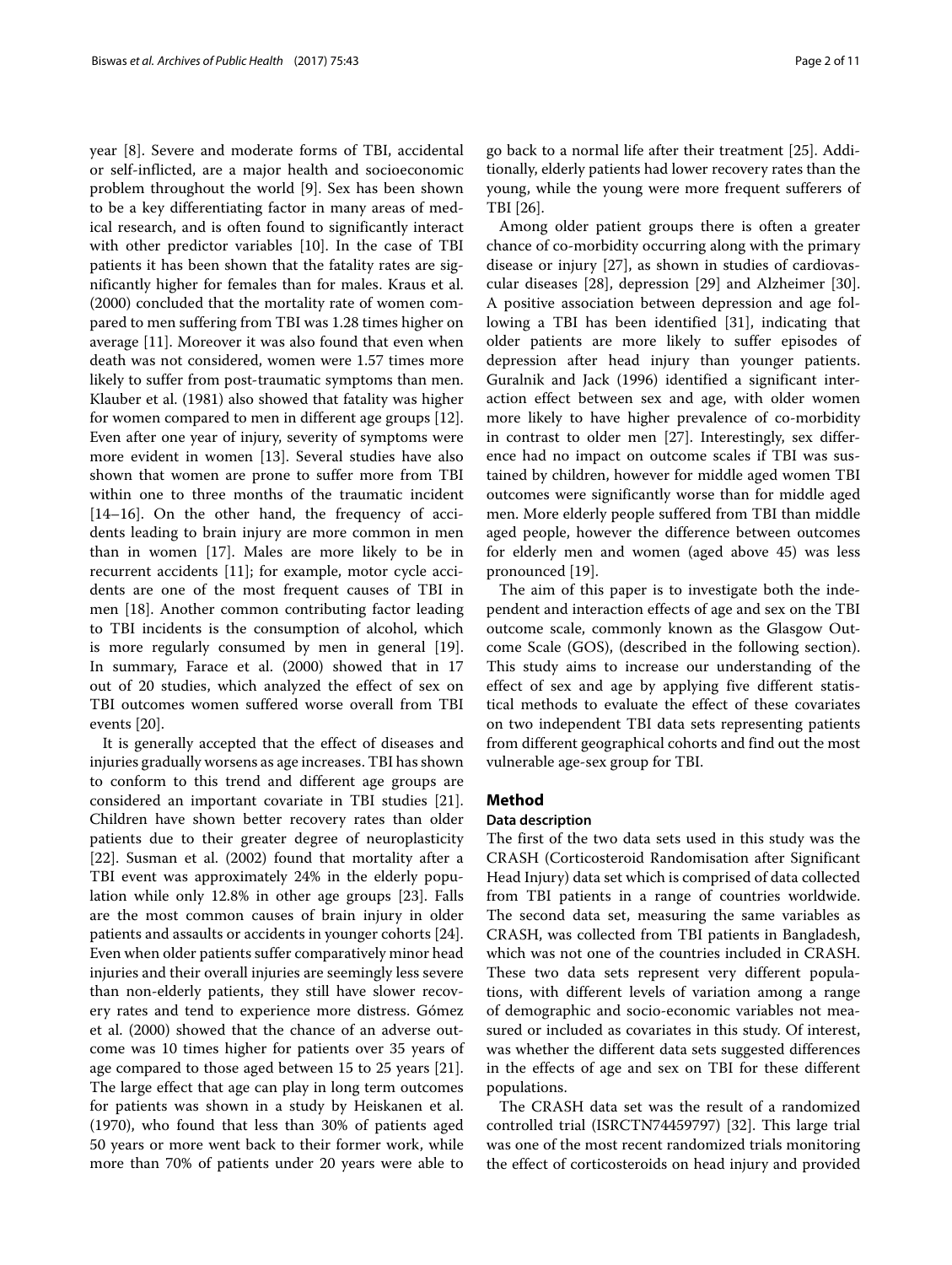a large data set; which was suitable for applying different statistical models on the ordinal outcome variable measuring changes in patients' post-treatment outcomes. Only the patients who were at least 16 years old and were observed whilst in hospital (in the absence of sedation) to have a GCS of 14 or less, and were within 8 hours of injury, were eligible for the trial entry. The CRASH collaboration includes data from various countries of Europe, Africa, South America, Asia and Oceania. The total number of patients in this data set was 10,800. Early results from the original CRASH study were published on 8 October 2004 (Lancet 2004;364:1321-28) and the 6-month follow-up results in May 2005 (Lancet 2005;365:1957-59) [\[33\]](#page-9-31). After removing cases with missing values, the final sample size was 7236. Results presented in this paper based on this data set do not distinguish between contributing countries. This Bangladesh data were collected from National Institute of Neuro Sciences and Hospital, Sher-e-Bangla Nagar, Dhaka in Bangladesh. The data is comprised of all brain injury patients treated in the hospital from May to September in 2015 with a total sample size 151. Patient information was collected from the hospital data base and cross checked with the resident physicians.

Glasgow Outcome Scale (GOS) was the outcome variable in both data sets. GOS is an ordinal variable commonly used to measure a recovering patients' neurological responses after some form of treatment, [\[34\]](#page-9-32). Although the TBI treatments applied in the CRASH and Bangladesh data sets were different, they were each applied consistently across sex and age groups within the data sets. There have been some recent adjustments to the GOS scale within the medical community; however, the general format from worst to best outcome scales are Death (D), Vegetative State (VS), Severe Disability (SD), Moderate Disability ( MD) and Good Recovery (GR). In this study Death (D) and Vegetative State (VS) were merged into a single category (named Vegetative State (VS)) because the sample size of deaths in the data sets was small. The independent variables were sex and age. The grouping criteria of age has evolved over generations of research and varies due to differing research aims [\[35\]](#page-9-33). The following age groupings are commonly accepted and they have been utilized in this study: 'old' (greater than 59 years), 'adult' (in between 25 and 58 years), and 'young' (aging 0 to 24 years). A separate category with patients aged below 15 was not created as their proportion in either data set was very small.

## **Statistical methods**

Frequencies for each level of the independent variables were calculated for each data set to provide a clear description of the data distributions. A cross tabulation of sex (two categories) and age (three categories) distribution with the GOS outcome variable (four categories) were also

calculated. Five statistical models were applied as there is currently no single model that is considered the most robust approach when analyzing the ordinal outcomes of clinical trials [\[1,](#page-9-0) [9,](#page-9-8) [36,](#page-9-34) [37\]](#page-9-35). For the binary outcome analysis the GR & MD categories of the GOS scale were merged as favorable outcome and SD & VS were considered as unfavorable outcome. These binary levels of the outcome variable were created to analyze the effects of the covariates by applying Fisher's exact test, test of proportions and linear logistic regression model. To analyze the four point ordinal outcome scale of GOS, the proportional odds model and sliding dichotomy model were applied. All of the tests assessed the probability of a favorable outcome over a non-favorable or less favorable outcome which was consistently defined as the reference group. The multinomial regression model was not considered in this study as it does not provide one unique odds ratio for each category unlike other models. All statistical analyses were performed in R (version3.2.3).

All of the statistical methods were applied to both data sets and results were compared. As the primary data set from Bangladesh was small, the analysis was performed a second time implementing parametric bootstrapping with 1000 replications to attain more precision.

### **Binary outcome analysis**

For assessing the significance of frequency distributions within a two-way contingency table, the common approach is to apply a chi-square goodness of fit test. However, this approach is only valid when expected frequency within cells is large [\[38\]](#page-9-36). Fisher's exact test, developed by R.A. Fisher [\[39\]](#page-9-37), was applied to the collected data in Bangladesh due to insufficient expected values. The test is also valid for large samples as well allowing its application on comparatively bigger CRASH trial as well.

The test of proportions was applied to analyze the null hypothesis that the proportion of 'favorable outcome' results (probabilities of success) in several groups are similar [\[40\]](#page-9-38). It is an alternate to the Fisher's exact test and was applied here to consolidate the results from Fisher's test. Fisher's exact test and the test of proportions are appropriate methods only when the explanatory factor is also binary (e.g. sex).

The conventional binary linear logistic regression, or logit regression, first developed by D.R. Cox [\[41\]](#page-9-39), is a popular model to analyze dichotomous forms of outcome variables. The logistic model is favored for its mathematical flexibility as well as clinically meaningful interpretation [\[42\]](#page-10-0). The linear logistic model is defined by Eq. [1,](#page-2-0)

<span id="page-2-0"></span>
$$
logit\pi_i = \log \frac{\pi_i}{1 - \pi_i} = X^T \beta \tag{1}
$$

where  $x_i$  is a vector measurement corresponding to covariates and dummy variables corresponding to factor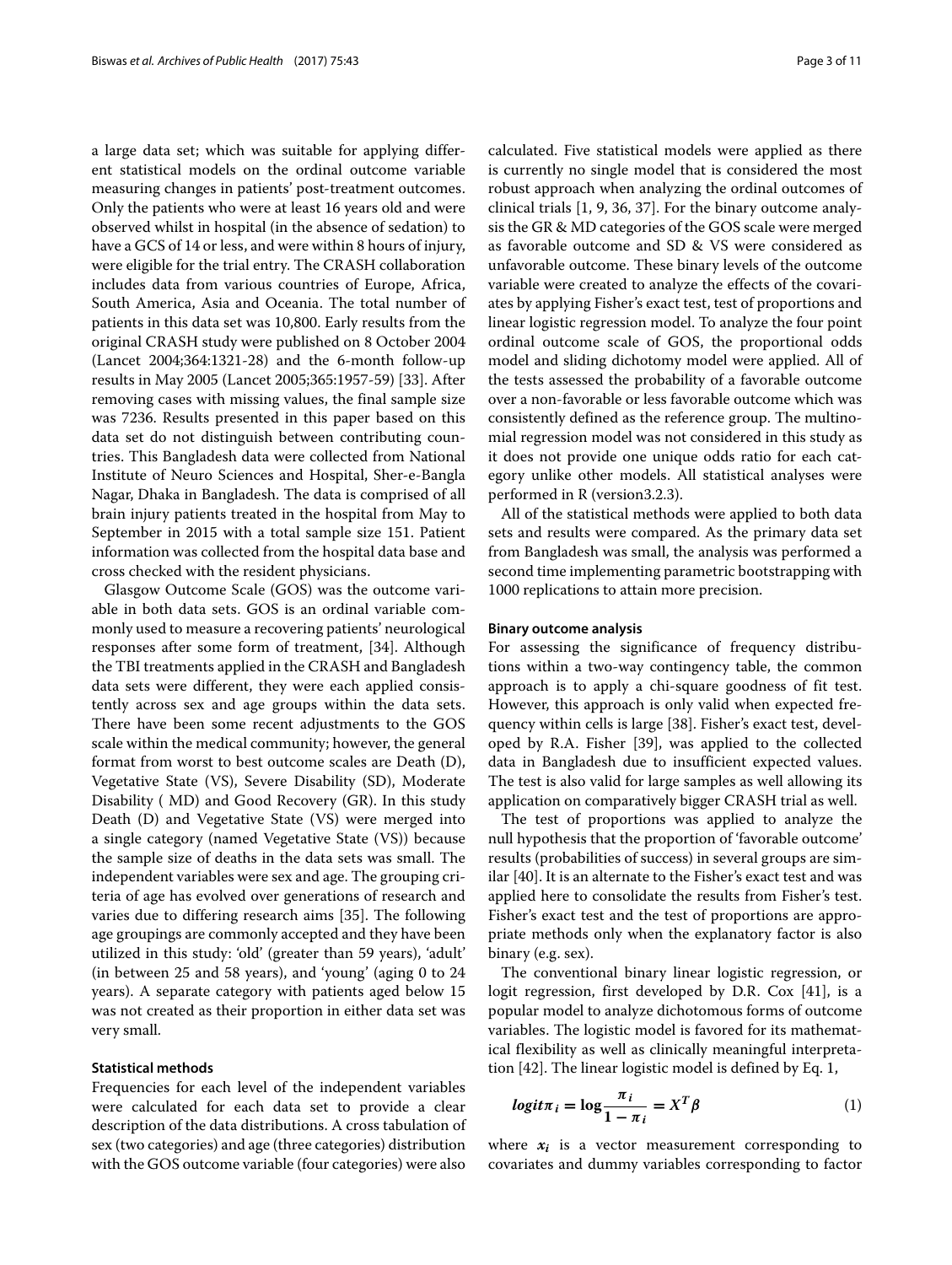levels of the *X* covariate matrix and *β* is the parameter vector [\[43\]](#page-10-1). This model, referred in Eq. [1,](#page-2-0) is very widely used for analyzing data involving binary or binomial responses with several explanatory variables. It accommodates explanatory variables with more than two categories (e.g Age), providing a powerful technique analogous to multiple regression and ANOVA for continuous responses. The *glm* in R *MASS* Package was applied to fit this model.

## **Ordinal outcome analysis**

The first method used to analyze the ordinal form of the GOS outcome variable was the proportional odds model. Naïve dichotomization of the full ordinal scale leads to loss of information and efficiency, when analyzing the outcomes. The proportional odds model is a popular choice for analyzing the full range of ordinal outcomes and avoiding the need for arbitrary dichotomization [\[44\]](#page-10-2). Where a random variable be *Y* with *J* categories and  $\pi_1, \pi_2, \ldots, \pi_J$ denote the respective probabilities, with  $\pi_1 + \pi_2 + \cdots$  $\pi$ *J* = 1. The cumulative logit model is defined by Eq. [2,](#page-3-0)

$$
\log \frac{\pi_1 + \dots + \pi_j}{\pi_{j+1} + \dots + \pi_j} = x_j^T \beta_j = \beta_{0j} + \beta_1 x_1 + \dots + \beta_{p-1} x_{p-1}
$$
\n(2)

where the *x*'s are the covariates and the *β*'s are the unknown parameters with the intercept term  $\beta_{0j}$  (if exists) [\[43\]](#page-10-1). This model has a crucial odds assumption which claims that, the effects of the covariates  $x_1, \ldots, x_{p-1}$  are same for all categories of the logarithmic outcome scale, resulting in a constant *β* value. The method estimates a common odds ratio over all possible cut-offs of the outcome scale for a given change in category within the covariates [\[45\]](#page-10-3). Package *Polr* from R was applied to fit this model.

The sliding dichotomy model is a comparatively newer approach developed for clinical trials, particularly for TBI research [\[36\]](#page-9-34). This method is an improved version of the conventional logistic regression model. This model is assumed to provide the highest possible power and most robust results compared to the traditional methods in a number of scenarios. However, these scenarios are mostly limited to those cases when the probability of favorable outcomes is high [\[46\]](#page-10-4). Cases do exist where the fixed dichotomy and the proportional odds model performed better than the sliding dichotomy model [\[37\]](#page-9-35). Prior to analysis, outcome bands or successive dichotomous groups are created by segregating the fitted values (prognostic scores) from a binary logistic model [\[37\]](#page-9-35). Each band, displayed in Fig. [1,](#page-4-0) has its own reformed version of dichotomous 'favorable' and 'unfavorable' outcomes by combining a different subset of sequential outcomes from the original ordinal scale. The binary outcomes from all

the bands are then compiled together and the traditional logistic regression model applied again to fit with available covariates, which were sex and age groups here. The *glm* in R *MASS* Package was applied to attain the fitted values as well as to analyze the complied favorable and unfavorable outcomes.

# **Results and discussion**

Table [1](#page-4-1) shows the frequency of female patients was proportionately higher in the Bangladeshi data  $(32.5\%, n =$ 102) compared to the CRASH data  $(19\%, n = 7236)$ . Based on the age group categories chosen for this analysis, there were relatively more 'adults' in the CRASH data  $(59\%, n = 4286)$  compared to the Bangladeshi data (40%,  $n = 60$ ). In the Bangladeshi data, patients in the 'old' and 'adult' categories together represented the majority of the sample  $(75.5\%, n = 114)$ ; however, 'old' category only comprised of 8.5% of the data in CRASH where the majority of patients were consisted of 'adult' and 'young'.

## <span id="page-3-0"></span>**Sex**

Table [2](#page-5-0) displays the frequency distribution of patients by sex for each of the two forms of outcome variable, binary and ordinal.

Based on the binary outcome data (Table [2\)](#page-5-0), the Bangladeshi data appeared to have a higher proportion of unfavorable outcomes for both males and females  $(24.5\% \& 24.5\%, n = 25 \& 12)$  compared to the CRASH data (16.3% & 20%, *n* = 952 & 286). The proportion of males and females did not vary much between the data sets for the GR and MD categories of the four point GOS ordinal scale; however, the SD and VS proportional differences were comparatively high.

Fisher's exact test and the test of proportions did not show any significant difference  $(P > 0.05)$  between sexes on the binary GOS measure (Table [3\)](#page-5-1) for the primary data collected from Bangladesh. In contrast, the difference between sexes was found to be highly significant (*p* < 0.001) in the CRASH data for these same statistical methods. The odds indicate that females were 26% more likely to have unfavorable outcomes after treatment for TBI than men. In general terms, women were more prone to suffer unfavorable outcomes due to TBI than men demonstrated by global data. In addition, Table [3](#page-5-1) presents the results of the binary logistic regression for dichotomous form of GOS and the proportional odds modeling and sliding dichotomy method for the four point ordinal GOS. The data from Bangladesh did not show any significant difference  $(P > 0.05)$  between males and females, neither in considering the binary GOS nor the four scale ordinal GOS. These results were consistent both with and without parametric bootstrapping; indicating that the smaller sample size of the Bangladeshi data (when compared to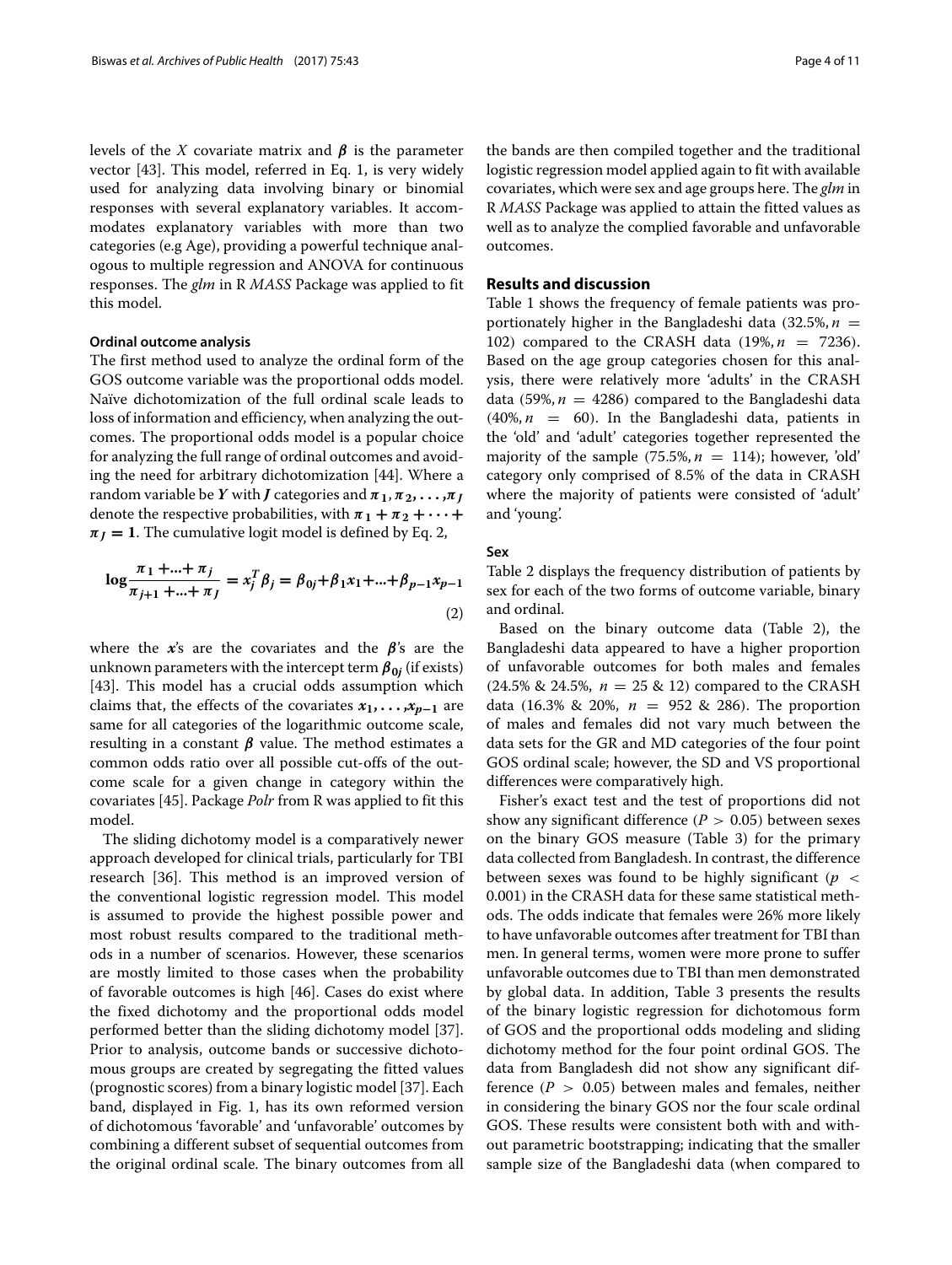

<span id="page-4-0"></span>CRASH) was not influencing the method performance or results. However, a significant difference was detected between males and females in the CRASH data for all the three methods  $(P < 0.001)$ . The odds of unfavorable outcomes for women were 0.74 (0.64  $\sim$  0.86), 0.91 (0.81  $\sim$ 1.03) and 0.97 (0.82  $\sim$  1.14) in the logistic regression, the proportional odds model and the sliding dichotomy model respectively. These values agreed with previous tests and indicated that women have higher chance of having more suffrage from TBI, varying from 03 to 26%, compared to men.

# **Age**

The data sets did not vary much in the proportion of different categories of age (Table [4\)](#page-6-0). The 'young' category is comparatively higher in proportion in the CRASH data compared to the Bangladeshi data. The GR and MD groups had the higher proportion of samples for both Bangladeshi data and CRASH data.

The binary logistic model, the proportional odds model and the sliding dichotomy model were applied to fit age

**Table 1** Frequency distribution of sex and age in both data sets

<span id="page-4-1"></span>

| Covariates           | l evels                  | Bangladeshi data (151) CRASH data (7236) |              |
|----------------------|--------------------------|------------------------------------------|--------------|
| Gender               | Female                   | 102(67.5%)                               | 5856 (80.9%) |
|                      | Male                     | 49 (32.5%)                               | 1380 (19.1%) |
| Age Groups Old (>59) |                          | 54 (35.8%)                               | 616 (8.5%)   |
|                      | Adult (25~58) 60 (39.7%) |                                          | 4286 (59.2%) |
|                      | Young (0~25) 37 (24.5%)  |                                          | 2334 (32.2%) |

groups with GOS. Both the binary regression and proportional odds model agreed that the 'adult' and the 'young' groups were significantly different  $(P < 0.001)$  from the 'old' in CRASH data (Table [5\)](#page-7-0). However, no significance was found in the sliding dichotomy model for the age groups in either data sets. According to the binary logistic model, applied in CRASH data, adults were 2.1 times and youths were 3.8 times more likely to have favorable outcomes in TBI compared to the olds. The Proportional odds model determined the likeliness of favorable outcomes in case of adults and youths were 1.6 and 2.5 times higher as TBI patients than olds respectively. These gave a summary stating olds were the worst victims of TBI. A contrasting conclusion was attained from the Bangladeshi data, both for normal and bootstrapping procedures. There were no mentionable differences between the age groups over the TBI outcomes in Bangladesh for the three models.

# **Sex and age**

The demography of age groups and sex in each data set in cross-frequency distribution (Table [6\)](#page-7-1) showed the proportions of adults varied between the data sets. The 'old' group and the 'young' group appeared to be similarly proportioned in both male and female. The percentage of female patients in both data sets were comparatively lower than males.

Sex, age and their interaction effect were fitted in the same model for the binary logistic regression, proportional odds model and the sliding dichotomy method. The results obtained from the Bangladeshi primary data set are displayed in Table [7](#page-7-2) and CRASH data in Table [8.](#page-7-3) None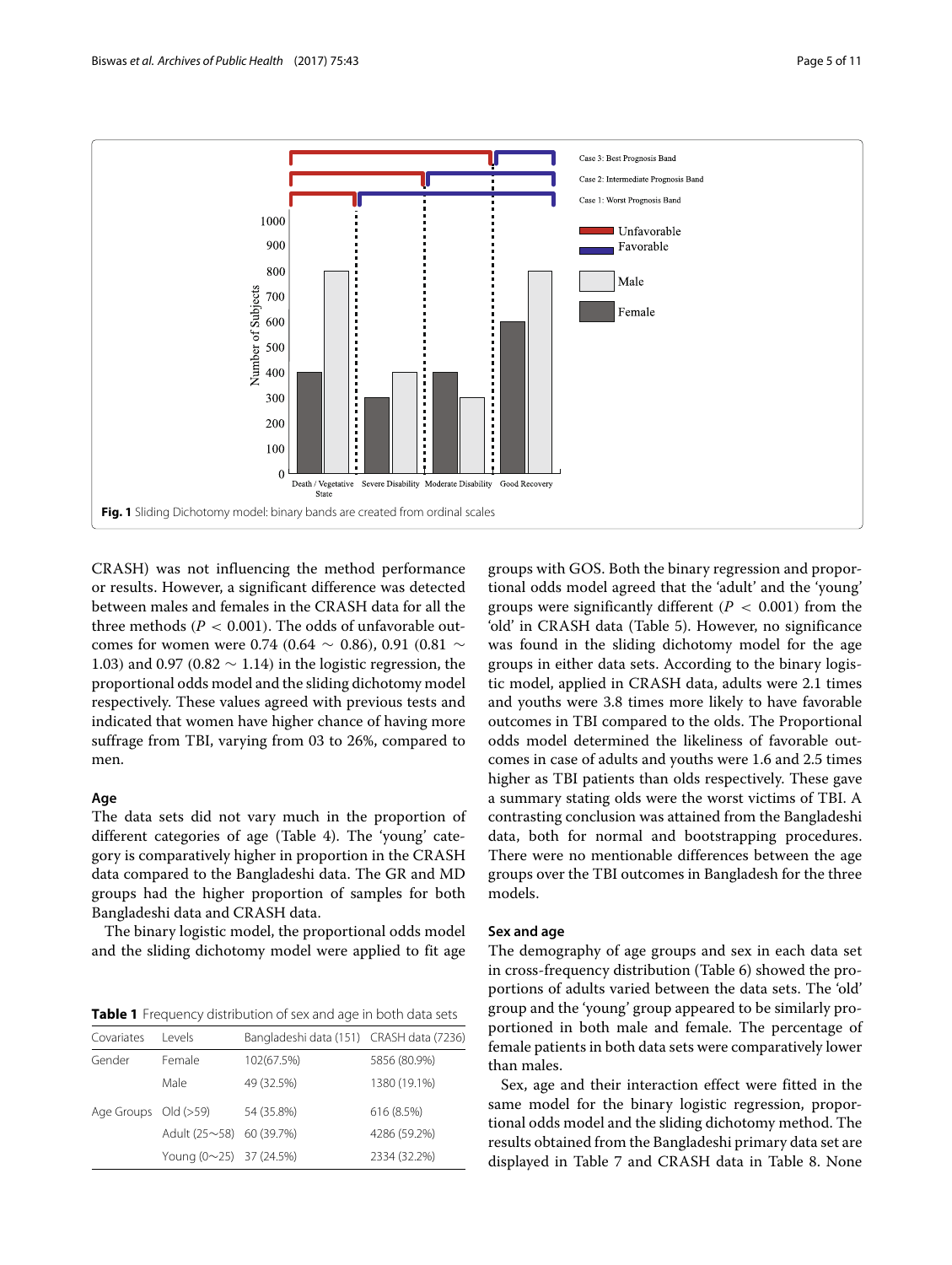|                       | Bangladeshi data (151) |                        | CRASH data (7236)   |                        |  |  |
|-----------------------|------------------------|------------------------|---------------------|------------------------|--|--|
| Outcome scales        | Male (% among male)    | Female(% among female) | Male (% among male) | Female(% among female) |  |  |
| Favorable (GR & MD)   | 77 (75.5%)             | 37 (75.5%)             | 4904 (83.7%)        | 1094 (79.3%)           |  |  |
| Unfavorable (SD & VS) | 25 (24.5%)             | 12 (24.5%)             | 952 (16.3%)         | 286 (20.7%)            |  |  |
| GR                    | 55 (53.9%)             | 23 (46.9%)             | 3511 (60%)          | 822 (59.6%)            |  |  |
| <b>MD</b>             | 22 (21.6%)             | 14 (28.6%)             | 1393 (23.8%)        | 272 (19.7%)            |  |  |
| <b>SD</b>             | 06 (5.9%)              | 07 (14.3%)             | 747 (12.8%)         | 209 (15.1%)            |  |  |
| VS                    | 19 (18.2%)             | 05 (10.2%)             | 205 (3.5%)          | 77 (5.6%)              |  |  |

<span id="page-5-0"></span>**Table 2** Distribution of sex by GOS in binary and four point ordinal form

of the tests displayed any significant covariates or interactions in the Bangladeshi data. In contrast, CRASH data showed the significance of sex (reference group 'male') and the two age groups: 'adult' and 'young' (reference group 'old') in the logistic regression model and the proportional odds model. The interaction effect between 'sex (female) and age (adult)' along with 'sex (female) and age(young)' were found to be significant (*p value* < 0.05). As the interaction effects were detected only in the CRASH data set, further analysis were conducted to assess the significance of interaction effects in that data set, displayed in Table [9.](#page-8-0) The interaction models were fitted for the binary regression model and the proportional odds model only, as the sliding dichotomy model failed to show any significant interactions.

Both the tests showed adult male, adult female, young male and young female groups face less severity in TBI compared to old males, however this was not true for old females. Additionally, the binary regression model showed that old females had a 47% lesser chance of favorable outcome than old men. Both adult and young females suffered more than adult and young men. However, adult

women and young women faced 1.5 and 2.8 times better outcomes than old men respectively. The odds of favorable outcome were 1.7 and 3.0 for adult and young men respectively compared to old men showing the faster recovery by youths and adults in contrast with the older patients. Although the difference in odds between adult men and adult women were comparatively closer in the proportional odds model, the gap between young males and females were evident in both models but in opposite directions. CRASH, the multi country data which sampled a wider and more varied population, showed a significant interaction of age and sex on TBI. This suggests that the effect of gender and age could be stronger in some countries than others, which is driving the significance in CRASH that was not found in Bangladesh.

The worst victims of TBI, sequentially in descending order were old females, old men, adult women, adult men and then the young. This conclusion was derived from the CRASH data, which was a multi-country data set. These effects were not evident in the data from Bangladesh. The sensitivity of the human brain is higher than other organs and therefore it is likely that effective treatment

<span id="page-5-1"></span>

|  |  | Table 3 Statistical models on GOS by sex |  |  |
|--|--|------------------------------------------|--|--|
|--|--|------------------------------------------|--|--|

| Tests                   |                          | Bangladeshi data            | Bootstrap of Bangladeshi data | CRASH data                             |
|-------------------------|--------------------------|-----------------------------|-------------------------------|----------------------------------------|
| Fisher's exact test     | $P$ -value<br>CI<br>Odds | $0.427 \sim 2.441$<br>1.001 |                               | < 0.001<br>$0.639 \sim 0.863$<br>0.743 |
| Test of proportions     | $P$ -value<br>CI         | 0.99<br>$-0.174 \sim 0.173$ |                               | < 0.001<br>$-0.074 \sim -0.023$        |
| Binary logistic model   | $P$ -value               | 0.998                       | 0.998                         | < 0.001                                |
|                         | CI                       | $0.453 \sim 2.211$          | $0.453 \sim 2.211$            | $0.641 \sim 0.861$                     |
|                         | Odds                     | 1.001                       | 1.001                         | 0.743                                  |
| Proportional odds model | CI                       | $0.477 \sim 1.682$          | $0.477 \sim 1.682$            | $0.813 \sim 1.025$                     |
|                         | Odds                     | 0.896                       | 0.896                         | 0.913                                  |
| Sliding dichotomy model | $P$ -value               | 0.841                       | 0.841                         | 0.688                                  |
|                         | CI                       | $0.441 \sim 2.735$          | $0.441 \sim 2.736$            | $0.816 \sim 1.144$                     |
|                         | Odds                     | 1.098                       | 1.098                         | 0.966                                  |

The reference level for sex was 'male'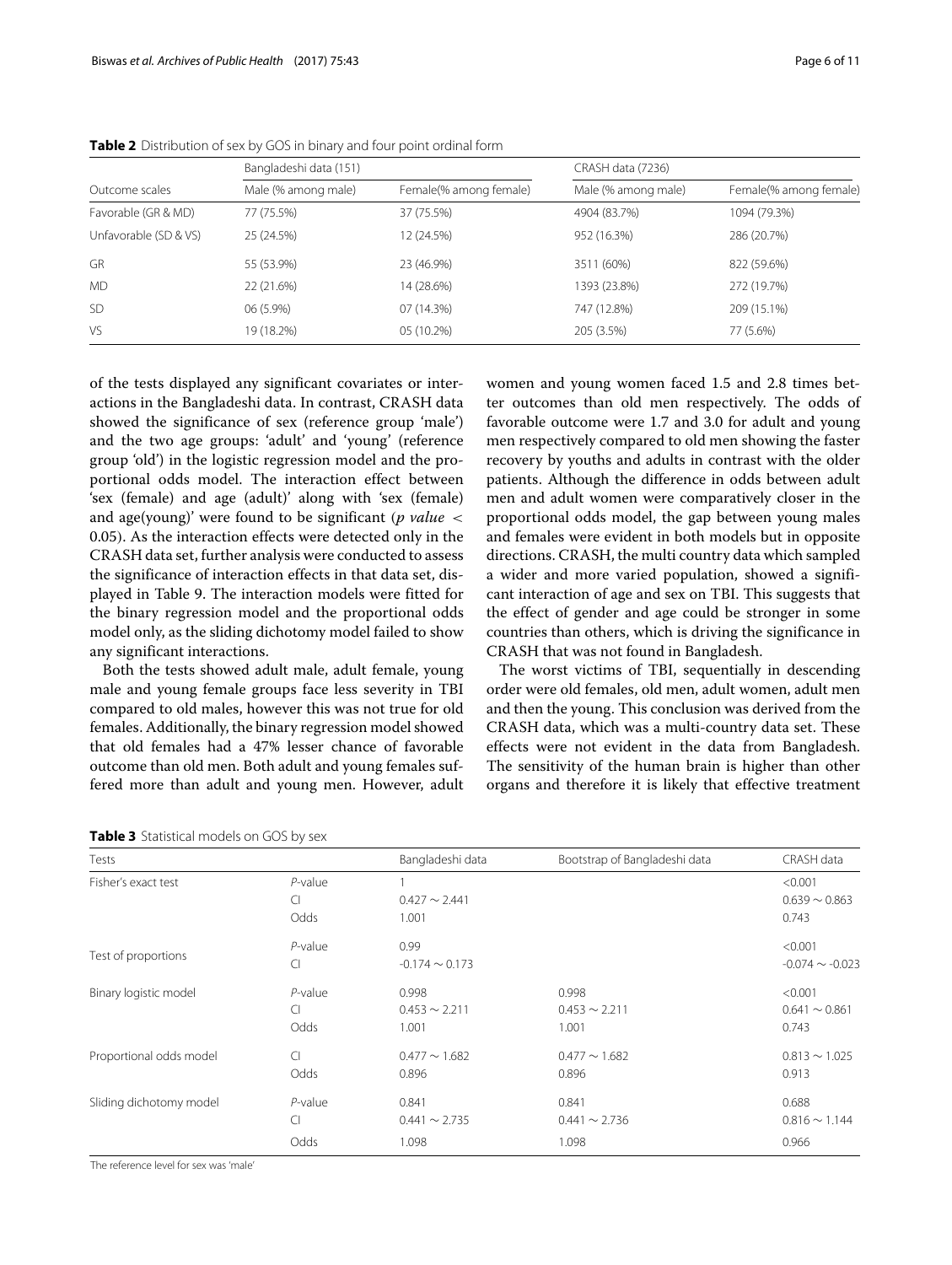|                        | Table 4 Distribution of GOS (as binary outcome) over age |                          |                       |                   |                       |                       |
|------------------------|----------------------------------------------------------|--------------------------|-----------------------|-------------------|-----------------------|-----------------------|
|                        | Bangladeshi data (151)                                   |                          |                       | CRASH data (7236) |                       |                       |
| Dutcome scales         | Old (% among Old)                                        | (% among adult)<br>Adult | Young (% among Young) | Jld (% among Old) | Adult (% among adult) | Young (% among Young) |
| Favourable (GR & MD)   | 12 (22.2%)                                               | 17(28.3%)                | 8 (21.6%)             | 197 (32%)         | 781 (18.2%)           | 260 (11.1%)           |
| Jnfavourable (SD & VS) | 42 (77.8%)                                               | .7%)<br>43 (71           | 29 (78.4%)            | 419 (68%)         | 35.05 (81.8%)         | 074(88.9%)            |
| E                      | 26 (48.1%)                                               | 29 (48.3%)               | 23 (62.2%)            | 313 (50.8%)       | 2444 (54%)            | 576 (67.5%)           |
| $\subseteq$            | 16 (29.6%)                                               | 14 (23.3%)               | 6 (16.2%)             | 106 (17.2%)       | 061 (24.8%)           | 498 (21.3%)           |
| S                      | 5 (9.3%)                                                 | 6 (10%)                  | (5.4%)                | 138(22.4%)        | 510 (14.2%)           | 208 (8.9%)            |
|                        | 7 (13%)                                                  | 11(18.3%)                | 6(16.2%)              | 59 (9.6%)         | 171 (04%)             | 52 (2.2%)             |
|                        |                                                          |                          |                       |                   |                       |                       |

<span id="page-6-0"></span>

| ¢<br>J<br>くい<br>Ī<br>١<br>١<br>ł<br>Ì<br>١ |
|--------------------------------------------|
| $\frac{1}{2}$<br>١<br>I<br>i<br>Ì          |
| S<br>I<br>ţ<br>ţ<br>١<br>¢<br>١            |
| ţ<br>١<br>١<br>١<br>I<br>I<br>١<br>¢       |
| Ś<br>I<br>i                                |
| ı<br>r<br>Ï                                |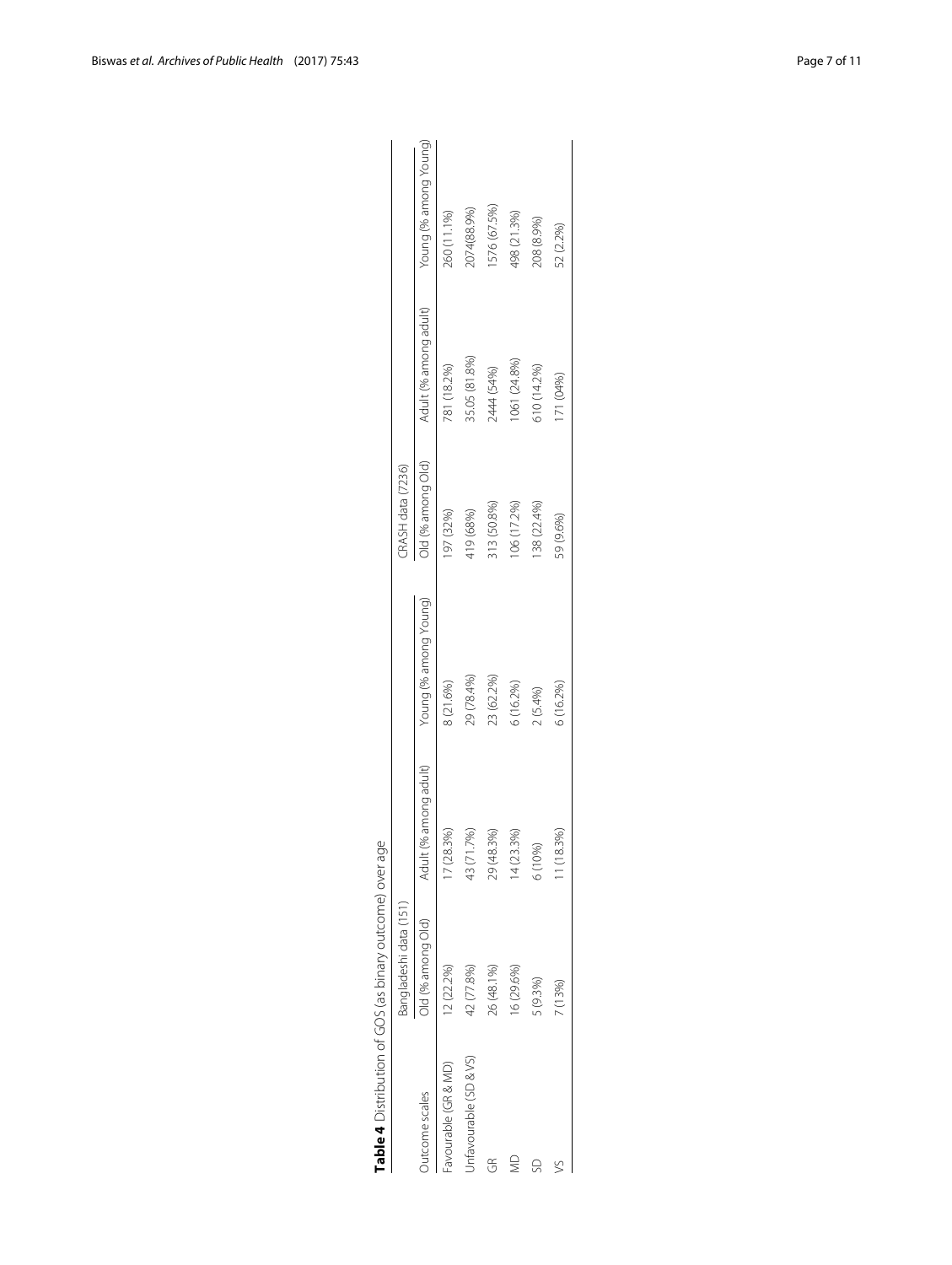# **Table 5** Statistical tests on age groups vs GOS

<span id="page-7-0"></span>

| Tests                   |                    | Bangladeshi data                     |                                      | Bootstrap of Bangladeshi data        |                                       | CRASH data                             |                                        |
|-------------------------|--------------------|--------------------------------------|--------------------------------------|--------------------------------------|---------------------------------------|----------------------------------------|----------------------------------------|
|                         |                    | Adult                                | Young                                | Adult                                | Young                                 | Adult                                  | Young                                  |
| Binary logistic model   | $P$ -value<br>Odds | 0.455<br>$0.308 \sim 1.695$<br>0.723 | 0.946<br>$0.376 \sim 2.849$<br>1.034 | 0.455<br>$0.308 \sim 1.695$<br>0.723 | 0.946<br>$0.376 \sim 2.849$<br>1.036  | < 0.001<br>$1.751 \sim 2.542$<br>2.110 | < 0.001<br>$3.031 \sim 4.640$<br>3.751 |
| Proportional odds model | C<br>Odds          | $0.452 \sim 1.761$<br>0.892          | $0.650 \sim 3.331$<br>1.471          | $0.452 \sim 1.761$<br>0.892          | $0.649 \sim 3.331$<br>1.471           | $1.331 \sim 1.849$<br>1.569            | $0.855 \sim 7.299$<br>2.498            |
| Sliding dichotomy model | $P$ -value<br>Odds | 0.815<br>$0.338 \sim 2.349$<br>0.891 | 0.955<br>$0.334 \sim 3.19$<br>1.0333 | 0.815<br>$0.337 \sim 2.349$<br>0.891 | 0.955<br>$0.334 \sim 3.198$<br>1.0333 | 0.513<br>$0.714 \sim 1.18$<br>0.919    | 0.332<br>$0.673 \sim 1.143$<br>0.877   |

The reference level for age group was 'old'

# **Table 6** Cross table of sex and age in both data sets

<span id="page-7-1"></span>

|                               | Bangladeshi data (151) |                                                                                                                         | CRASH data (7236) |             |  |
|-------------------------------|------------------------|-------------------------------------------------------------------------------------------------------------------------|-------------------|-------------|--|
| Sex                           |                        | Male (% among the age group) Female (% among the age group) Male (% among the age group) Female (% among the age group) |                   |             |  |
| Age groups                    |                        |                                                                                                                         |                   |             |  |
| Old (>59)                     | 37 (68.5%)             | 17 (31.5%)                                                                                                              | 411 (66.7%)       | 205 (33.3%) |  |
| Adult $(25 \sim 58)$ 39 (65%) |                        | 21 (35%)                                                                                                                | 3534 (82.5%)      | 752 (17.5%) |  |
| Young (15~25) 26 (70.3%)      |                        | 11 (29.7%)                                                                                                              | 1911 (81.9%)      | 423 (18.1%) |  |

# **Table 7** Statistical tests on age groups and sex with interactions for Bangladesh data

<span id="page-7-2"></span>

| Bangladeshi data        |            |                     |                    |                    |                    |                     |
|-------------------------|------------|---------------------|--------------------|--------------------|--------------------|---------------------|
| Tests                   |            | Sex (Female)        | Adult              | Young              | Sex*Adult          | Sex*Young           |
| Binary logistic model   | $P$ -value | 0.876               | 0.681              | 0.627              | 0.774              | 0.289               |
|                         | CI         | $0.229 \sim 3.517$  | $0.276 \sim 2.315$ | $0.233 \sim 2.407$ | $0.128 \sim 4.613$ | $0.300 \sim 56.222$ |
|                         | Odds       | 0.897               | 0.800              | 0.749              | 0.769              | 4.109               |
| Proportional odds model | CI         | $5.0218 \sim 0.063$ | $0.273 \sim 1.972$ | $0.350 \sim 2.528$ | $0.408 \sim 6.831$ | $0.649 \sim 24.912$ |
|                         | Odds       | 0.563               | 0.734              | 0.941              | 1.669              | 4.020               |
| Sliding dichotomy model | $P$ -value | 0.516               | 0.913              | 0.716              | 0.568              | 0.554               |
|                         | CI         | $0.323 \sim 9.477$  | $0.334 \sim 3.402$ | $0.334 \sim 4.931$ | $0.061 \sim 4.653$ | $0.038 \sim 5.795$  |
|                         | Odds       | 1.750               | 1.067              | 1.283              | 0.531              | 0.468               |

The reference level for sex was 'male' and age group was 'old'

<span id="page-7-3"></span>

|  |  |  |  | Table 8 Statistical tests on age groups and sex with interactions for CRASH data |
|--|--|--|--|----------------------------------------------------------------------------------|
|--|--|--|--|----------------------------------------------------------------------------------|

| CRASH data              |                          |                                        |                                        |                                        |                                      |                                      |
|-------------------------|--------------------------|----------------------------------------|----------------------------------------|----------------------------------------|--------------------------------------|--------------------------------------|
| Tests                   |                          | Sex (Female)                           | Adult                                  | Young                                  | Sex*Adult                            | Sex*Young                            |
| Binary logistic model   | $P$ -value<br>CI<br>Odds | < 0.001<br>$0.372 \sim 0.752$<br>0.529 | < 0.001<br>$1.367 \sim 2.181$<br>1.727 | < 0.001<br>$2.339 \sim 3.935$<br>3.034 | 0.018<br>$1.089 \sim 2.447$<br>1.633 | 0.024<br>$1.076 \sim 2.819$<br>1.742 |
| Proportional odds model | Odds                     | $0.415 \sim 0.796$<br>0.574            | $1.073 \sim 1.598$<br>1.309            | $1.671 \sim 2.545$<br>2.062            | $1.214 \sim 2.496$<br>1.741          | $1.252 \sim 2.759$<br>1.858          |
| Sliding dichotomy model | $P$ -value<br>CI<br>Odds | 0.615<br>$0.682 \sim 1.905$<br>1.141   | 0.803<br>$0.712 \sim 1.302$<br>0.962   | 0.697<br>$0.686 \sim 1.286$<br>0.939   | 0.594<br>$0.489 \sim 1.505$<br>0.858 | 0.37<br>$0.423 \sim 1.378$<br>0.763  |

The reference level for sex was 'male' and age groups was 'old'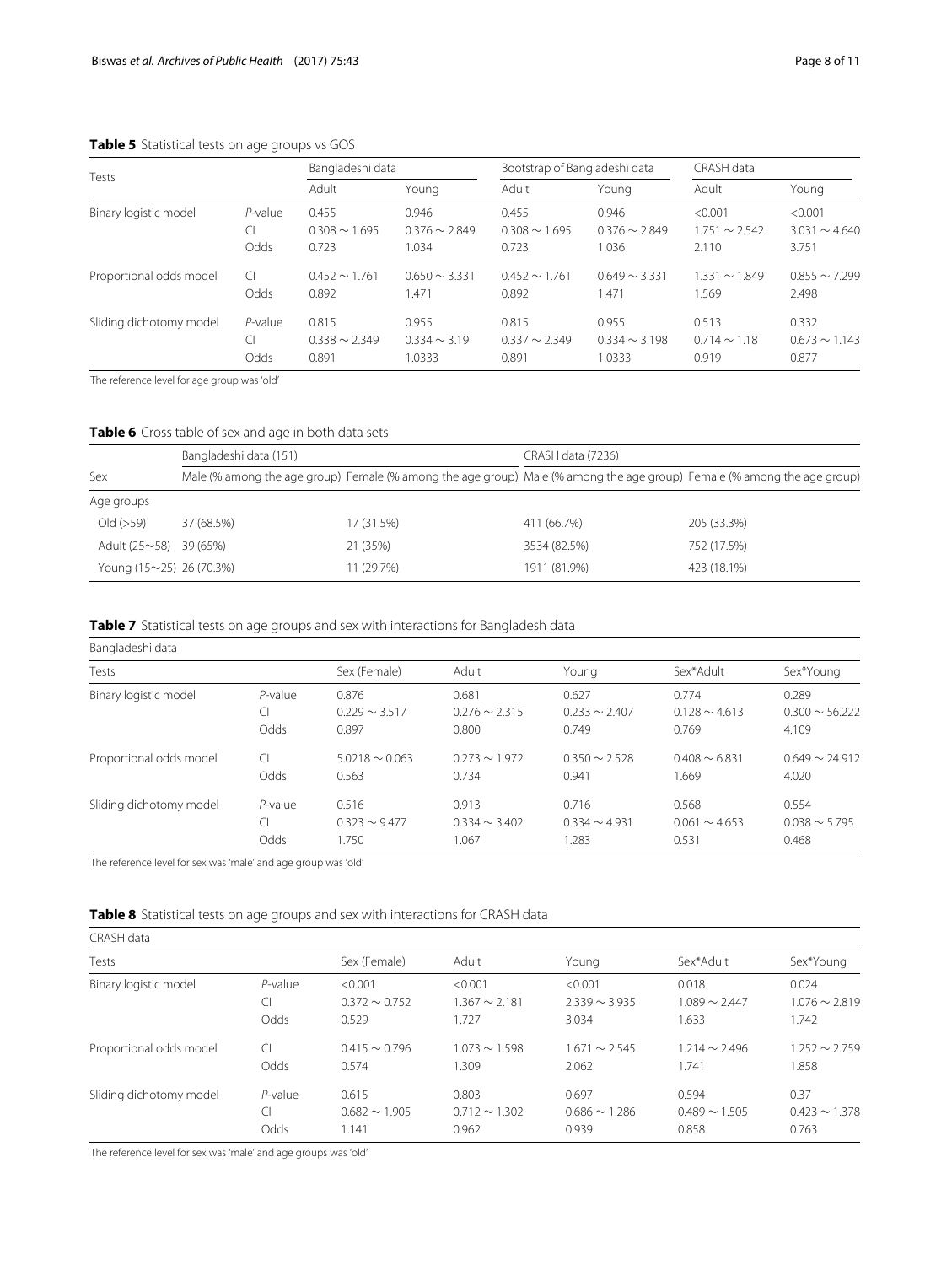<span id="page-8-0"></span>**Table 9** Interaction effects for CRASH data

| Page 9 of |  |
|-----------|--|
|-----------|--|

| CRASH data              |            |                    |                    |                    |                    |                    |
|-------------------------|------------|--------------------|--------------------|--------------------|--------------------|--------------------|
| Tests                   |            | Male*Adult         | Male*Young         | Female*Old         | Female*Adult       | Female*Young       |
| Binary logistic model   | $P$ -value | < 0.001            | < 0.001            | < 0.001            | < 0.001            | < 0.001            |
|                         | CL         | $367 \sim 2.181$   | $2.339 \sim 3.935$ | $0.372 \sim 0.752$ | $1.126 \sim 1.975$ | $1.937 \sim 4.031$ |
|                         | Odds       | .727               | 3.034              | 0.529              | 1.490              | 2.794              |
| Proportional odds model | a          | $1.073 \sim 1.598$ | $1.671 \sim 2.545$ | $0.415 \sim 0.796$ | $1.035 \sim 1.656$ | $.668 \sim 2.904$  |
|                         | Odds       | .309               | 2.062              | 0.574              | 1.309              | 2.201              |

The reference level considered here was Male\*Old

of brain injury will require greater patient specificity. Inclusion of additional covariates measuring other patient demographic features, as well as information about the type of accident that has resulted in a patient's TBI, may improve understanding of why older females are suffering more than others. This paper highlights the necessity of incorporating geographic patterns as well as demographic features of patients while developing treatments and designing clinical trials.

## **Conclusions**

This paper aimed to understand how demographic features, particularly sex and age, affect treatments of TBI and furthermore if location variation contributes to differences in these effects All results consistently indicated that there was no significant difference in GOS as a measure of TBI by either sex or age groups in the Bangladeshi sample. Additionally, no interactions between sex or age categories were found to be computationally significant. A clear distinction was found between males and females within the international CRASH data set, with females generally having worse outcomes. Significant differences were also found between some age groups within this data, with elderly patients more likely to suffer negative outcomes than patients within the adult and young age categories. Interaction effects identified for this data indicated that old women appeared to show the worst outcomes followed by old men.

From the analysis of these two data sets it appears that while sex and age were not strong covariates based on the Bangladeshi data, they were both significantly associated with GOS outcomes in the CRASH data. This suggests that head injury in Bangladesh and/or the impact of demographic factors on outcomes in Bangladesh may be different, or less important, than these factors in the rest of the world. Country wise analysis of the CRASH data is needed to determine if these results are common to all or most contributing countries in the CRASH data set or whether these results are influenced by one or a few countries only. This was not possible in the current study as country of origin information was not included in the available CRASH data. Furthermore, age

in a continuous scale might provide additional information in future studies. The analysis of more health and demographic variables such as previous disease history particularly neurological or psychiatric problems, immunity level, mental health status, marital status, and workplace stress would help to clarify the recovery profile of patients.

#### **Abbreviations**

CRASH: Corticosteroid randomisation after significant head injury; GOS: Glasgow outcome scales;GR: Good recovery; MD: Moderate disability; SD: Severe disability; TBI: Traumatic brain injury; VS: Vegetative State

#### **Acknowledgements**

The authors would like to acknowledge CRASH (Corticosteroid Randomisation after Significant Head Injury) who made their data available for free, hence works can be done in this sector very swiftly. We would like to express our gratitude to the National Institute of Neurosciences & Hospital in Dhaka, Bangladesh who provided the primary data. And of course appreciation towards Faculty of Health, Engineering and Sciences (HES) of University of Southern Queensland for the technical supports.

#### **Funding**

Not applicable for this paper as there was no funding for this project.

#### **Availability of data and materials**

The CRASH data is available online. However, the data of Bangladesh cannot be shared without the consent of Ethical Review Committee of National Institute of Neuro Sciences and Hospital.

#### **Authors' contributions**

RKB conceptualized the study, compiled the data, performed the statistical analysis, interpreted the findings and drafted the manuscript. He also collected the data from Bangladesh. The manuscript was critically reviewed and edited by EK and RK. They supervised the whole process. All authors helped to finalize the manuscript. All authors read and approved the final manuscript.

#### **Ethics approval and consent to participate**

To different data sets were used in this paper. The first one, CRASH data, is a secondary data set which is available online (http://www.crash.lshtm.ac.uk/). The second data set was collected from Bangladesh by one the authors. It was approved by 'Ethical Review Committee of National Institute of Neuro Sciences and Hospital' in Dhaka, Bangladesh. No indefinable information like names of patients were not collected. The approval letter have been attached with the document. Written consents from the subjects were not taken by the authors as it was dealt by the ethical committee of the hospital. The data was collected as part of a long project comparing the Sliding dichotomy model with other models in clinical trials. This paper is a part of that project. The contact of the Chairman of Ethical Review Committee: Professor Md. Azharul Hoque Email: azharul59@yahoo.com Contact: +88 02 91373 ext: 209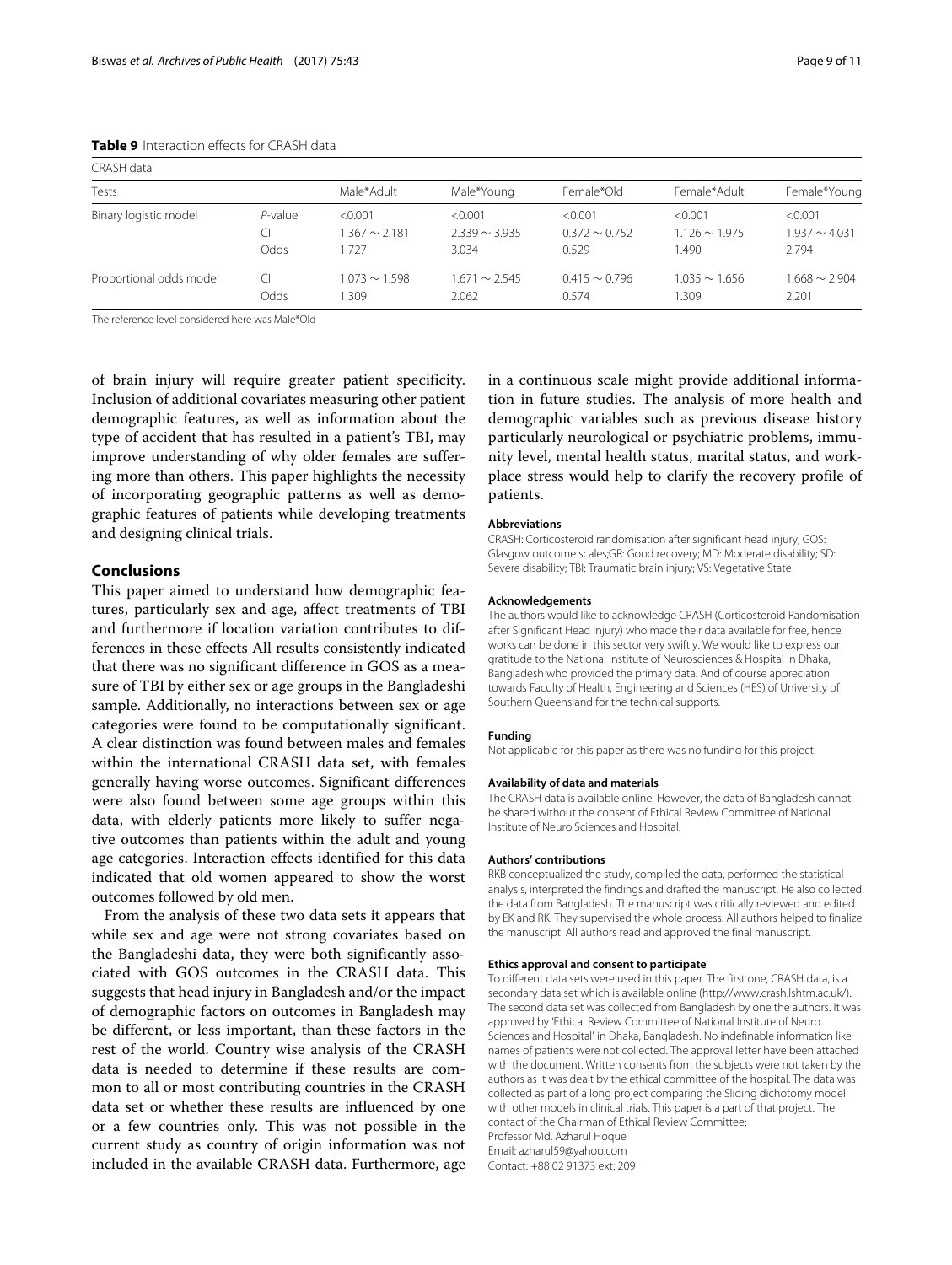#### **Consent for publication**

Approval has been taken from 'Ethical Review Committee of National Institute of Neuro Sciences and Hospital'.

#### **Competing interests**

The authors declare that they have no competing interests.

## **Publisher's Note**

Springer Nature remains neutral with regard to jurisdictional claims in published maps and institutional affiliations.

#### **Author details**

<sup>1</sup> Faculty of Health, Engineering and Sciences (HES), University of Southern Queensland, Darling Heights, Toowoomba QLD 4350, Australia. <sup>2</sup> School of Agricultural, Computational and Environmental Sciences, University of Southern Queensland, Darling Heights, Toowoomba QLD 4350, Australia.

# Received: 21 April 2017 Accepted: 27 June 2017 Published online: 09 October 2017

#### **References**

- <span id="page-9-0"></span>1. McHugh GS, Butcher I, Steyerberg EW, Marmarou A, Lu J, Lingsma HF, Weir J, Maas AI, Murray GD. A simulation study evaluating approaches to the analysis of ordinal outcome data in randomized controlled trials in traumatic brain injury: results from the impact project. Clin Trials. 2010;7(1):44–57.
- <span id="page-9-1"></span>2. Menon DK, Schwab K, Wright DW, Maas AI, et al. Position statement: definition of traumatic brain injury. Arch Phys Med Rehabil. 2010;91(11): 1637–40.
- <span id="page-9-2"></span>Faul M, Xu L, Wald MM, Coronado VG. Traumatic Brain Injury in the United States. Atlanta: Centers for Disease Control and Prevention, National Center for Injury Prevention and Control; 2010.
- <span id="page-9-3"></span>Tiesman HM, Konda S, Bell JL. The epidemiology of fatal occupational traumatic brain injury in the us. Am J Prev Med. 2011;41(1):61–7.
- <span id="page-9-4"></span>5. Reeves RH, Beltzman D, Killu K. Implications of traumatic brain injury for survivors of sexual abuse: A preliminary report of findings. Rehabil Psychol. 2000;45(2):205.
- <span id="page-9-5"></span>Maas AI, Menon DK, Lingsma HF, Pineda JA, Sandel ME, Manley GT. Re-orientation of clinical research in traumatic brain injury: report of an international workshop on comparative effectiveness research. J Neurotrauma. 2012;29(1):32–46.
- <span id="page-9-6"></span>7. Rutland-Brown W, Langlois JA, Thomas KE, Xi YL, et al. Incidence of traumatic brain injury in the united states, 2003. J Head Trauma Rehabil. 2006;21(6):544.
- <span id="page-9-7"></span>8. National Center for Injury Prevention and Control (US). Report to Congress on Mild Traumatic Brain Injury in the United States: Steps to Prevent a Serious Public Health Problem. Atlanta: Centers for Disease Control and Prevention; 2003.
- <span id="page-9-8"></span>9. Maas AI, Marmarou A, Murray GD, Teasdale SGM, Steyerberg EW. Prognosis and clinical trial design in traumatic brain injury: the impact study. J Neurotrauma. 2007;24(2):232–8.
- <span id="page-9-9"></span>10. Varrone A, Dickson JC, Tossici-Bolt L, Sera T, Asenbaum S, Booij J, Kapucu OL, Kluge A, Knudsen GM, Koulibaly PM, et al. European multicentre database of healthy controls for [123i] fp-cit spect (enc-dat): age-related effects, gender differences and evaluation of different methods of analysis. Eur J Nucl Med Mol Imaging. 2013;40(2):213–27.
- <span id="page-9-10"></span>11. Kraus JF, Peek-Asa C, McArthur D. The independent effect of gender on outcomes following traumatic brain injury: a preliminary investigation. Neurosurg Focus. 2000;8(1):1–7.
- <span id="page-9-11"></span>12. Klauber MR, Marshall LF, Barrett-Connor E, Bowers SA. Prospective study of patients hospitalized with head injury in san diego county, 1978. Neurosurgery. 1981;9(3):236–41.
- <span id="page-9-12"></span>13. Rutherford W, Merrett J, McDonald J. Symptoms at one year following concussion from minor head injuries. Injury. 1979;10(3):225–30.
- <span id="page-9-13"></span>14. Bazarian JJ, Atabaki S. Predicting postconcussion syndrome after minor traumatic brain injury. Acad Emerg Med. 2001;8(8):788–95.
- 15. Fenton G, McClelland R, Montgomery A, MacFlynn G, Rutherford W. The postconcussional syndrome: social antecedents and psychological sequelae. Br J Psychiatr. 1993;162(4):493–7.
- <span id="page-9-14"></span>16. Ponsford J, WILLMOTT C, Rothwell A, Cameron P, Kelly AM, Nelms R, Curran C, Ng K. Factors influencing outcome following mild traumatic brain injury in adults. J Int Neuropsychol Soc. 2000;6(05):568–79.
- <span id="page-9-15"></span>17. Rimel RW, Giordani B, Barth JT, Boll TJ, Jane JA. Disability caused by minor head injury. Neurosurgery. 1981;9(3):221–8.
- <span id="page-9-16"></span>18. Marion DW, Penrod LE, Kelsey SF, Obrist WD, Kochanek PM, Palmer AM, Wisniewski SR, DeKosky ST. Treatment of traumatic brain injury with moderate hypothermia. N Engl J Med. 1997;336(8):540–6.
- <span id="page-9-17"></span>19. Pentland B, Jones PA, Roy CW, Miller JD. Head injury in the elderly. Age Ageing. 1986;15(4):193–202.
- <span id="page-9-18"></span>20. Farace E, Alves WM. Do women fare worse: a metaanalysis of gender differences in traumatic brain injury outcome. J Neurosurg. 2000;93(4): 539–45.
- <span id="page-9-19"></span>21. Gómez PA, Lobato R, Boto G, De la Lama A, González P, De la Cruz J. Age and outcome after severe head injury. Acta Neurochir. 2000;142(4): 373–81.
- <span id="page-9-20"></span>22. Carroll L, Cassidy JD, Peloso P, Borg J, Von Holst H, Holm L, Paniak C, Pépin M. Prognosis for mild traumatic brain injury: results of the who collaborating centre task force on mild traumatic brain injury. J Rehabil Med. 2004;36(0):84–105.
- <span id="page-9-21"></span>23. Susman M, DiRusso SM, Sullivan T, Risucci D, Nealon P, Cuff S, Haider A, Benzil D. Traumatic brain injury in the elderly: increased mortality and worse functional outcome at discharge despite lower injury severity. J Trauma Acute Care Surg. 2002;53(2):219–24.
- <span id="page-9-22"></span>24. Mosenthal AC, Livingston DH, Lavery RF, Knudson MM, Lee S, Morabito D, Manley GT, Nathens A, Jurkovich G, Hoyt DB, et al. The effect of age on functional outcome in mild traumatic brain injury: 6-month report of a prospective multicenter trial. J Trauma Acute Care Surg. 2004;56(5): 1042–8.
- <span id="page-9-23"></span>25. Heiskanen O, Sipponen P. Prognosis of severe brain injury. Acta Neurologica Scandinavica. 1970;46(3):343–8.
- <span id="page-9-24"></span>26. Ghajar J. Traumatic brain injury. The Lancet. 2000;356(9233):923–9.
- <span id="page-9-25"></span>27. Guralnik JM. Assessing the impact of comorbidity in the older population. Ann Epidemiol. 1996;6(5):376–80.
- <span id="page-9-26"></span>28. Lakatta EG. Age-associated cardiovascular changes in health: impact on cardiovascular disease in older persons. Heart Fail Rev. 2002;7(1): 29–49.
- <span id="page-9-27"></span>29. Seeman TE, Guralnik JM, Kaplan GA, Knudsen L, Cohen R. The health consequences of multiple morbidity in the elderly the alameda county study. J Aging Health. 1989;1(1):50–66.
- <span id="page-9-28"></span>30. van Reekum R, Simard M, Cohen T. The prediction and prevention of alzheimer's disease–towards a research agenda. J Psychiatry Neurosci. 1999;24(5):413.
- <span id="page-9-29"></span>31. Glenn MB, O'Neil-Pirozzi T, Goldstein R, Burke D, Jacob L. Depression amongst outpatients with traumatic brain injury. Brain Inj. 2001;15(9): 811–8.
- <span id="page-9-30"></span>32. Collaborators CT, et al. Final results of mrc crash, a randomised placebo-controlled trial of intravenous corticosteroid in adults with head injury outcomes at 6 months. The Lancet. 2005;365(9475):1957–9.
- <span id="page-9-31"></span>33. CRASH. CRASH Corticosteroid Radomisation after Significant Head Injury. 2005. [http://www.crash.lshtm.ac.uk.](http://www.crash.lshtm.ac.uk) Accessed 5 Jan 2015.
- <span id="page-9-32"></span>34. Jennett B, Bond M. Assessment of outcome after severe brain damage: a practical scale. The Lancet. 1975;305(7905):480–4.
- <span id="page-9-33"></span>35. Eisenstadt SN. From Generation to Generation: Age Groups and Social Structure. Piscataway: Transaction Publishers; 1956.
- <span id="page-9-34"></span>36. Murray GD, Barer D, Choi S, Fernandes H, Gregson B, Lees KR, Maas AI, Marmarou A, Mendelow AD, Steyerberg EW, et al. Design and analysis of phase iii trials with ordered outcome scales: the concept of the sliding dichotomy. J Neurotrauma. 2005;22(5):511–7.
- <span id="page-9-35"></span>37. Ilodigwe D, Stat M, Murray GD, Kassell NF, Torner J, Kerr RS, Molyneux AJ, Macdonald RL. Sliding dichotomy compared with fixed dichotomization of ordinal outcome scales in subarachnoid hemorrhage trials: Clinical article. J Neurosurg. 2013;118(1):3–12.
- <span id="page-9-36"></span>38. Fisher RA. On the interpretation of  $\chi$  2 from contingency tables, and the calculation of p. J R Stat Soc. 1922;85(1):87–94.
- <span id="page-9-37"></span>39. Upton GJG. Fisher's exact test. J R Stat Soc Ser A (Stat Soc). 1992;155: 395–402.
- <span id="page-9-38"></span>40. Wilson EB. Probable inference, the law of succession, and statistical inference. J Am Stat Assoc. 1927;22(158):209–12.
- <span id="page-9-39"></span>41. Cox DR. Regression models and life-tables. J R Stat Soc Ser B (Methodol). 1972;34:187–220.